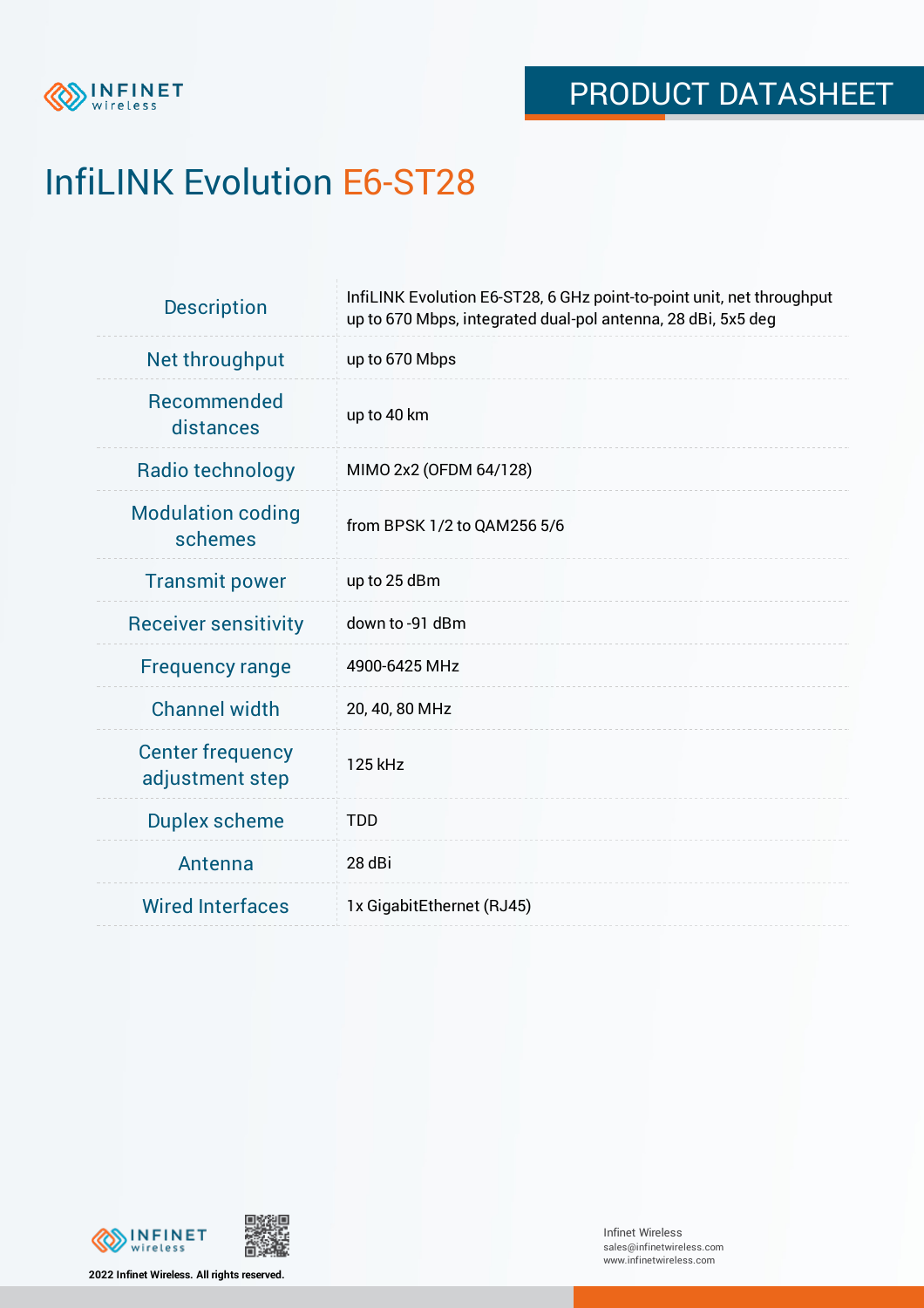

# InfiLINK Evolution E6-ST28

| Consumption                | up to 15 W                                                                                                                                                                                                                                                                                                      |                      |      |                 |  |  |
|----------------------------|-----------------------------------------------------------------------------------------------------------------------------------------------------------------------------------------------------------------------------------------------------------------------------------------------------------------|----------------------|------|-----------------|--|--|
| <b>Power options</b>       | 90-240 VAC ~ @ 50/60 Hz, ±4356 VDC                                                                                                                                                                                                                                                                              |                      |      |                 |  |  |
| <b>Outdoor Unit (ODU)</b>  | 600x600x68 mm, 5.8 kg                                                                                                                                                                                                                                                                                           |                      |      |                 |  |  |
|                            |                                                                                                                                                                                                                                                                                                                 |                      |      |                 |  |  |
| <b>Part Number Options</b> | Prefix                                                                                                                                                                                                                                                                                                          | Freq.<br><b>Band</b> | Ant. | Capacity        |  |  |
|                            | $\cal E$                                                                                                                                                                                                                                                                                                        | 6                    | 28   | 20<br>50<br>670 |  |  |
| <b>Part Number Example</b> | E6-ST28/07100 50                                                                                                                                                                                                                                                                                                |                      |      |                 |  |  |
| <b>Packing List</b>        | - Outdoor unit E6-ST28 - 1 pcs.<br>- Power Supply IDU-CPE-G(24W) - 1 pcs.<br>- Power Cord - 1 pcs.<br>- Cable Gland - 1 pcs.<br>- Standard RJ-45 connector - 1 pcs.<br>- Shielded RJ-45 connector - 1 pcs.<br>- RJ-45 Plug Cap - 1 pcs.<br>- MONT-KIT-85S Mounting kit - 1 pcs.<br>- Quick Start Guide - 1 pcs. |                      |      |                 |  |  |



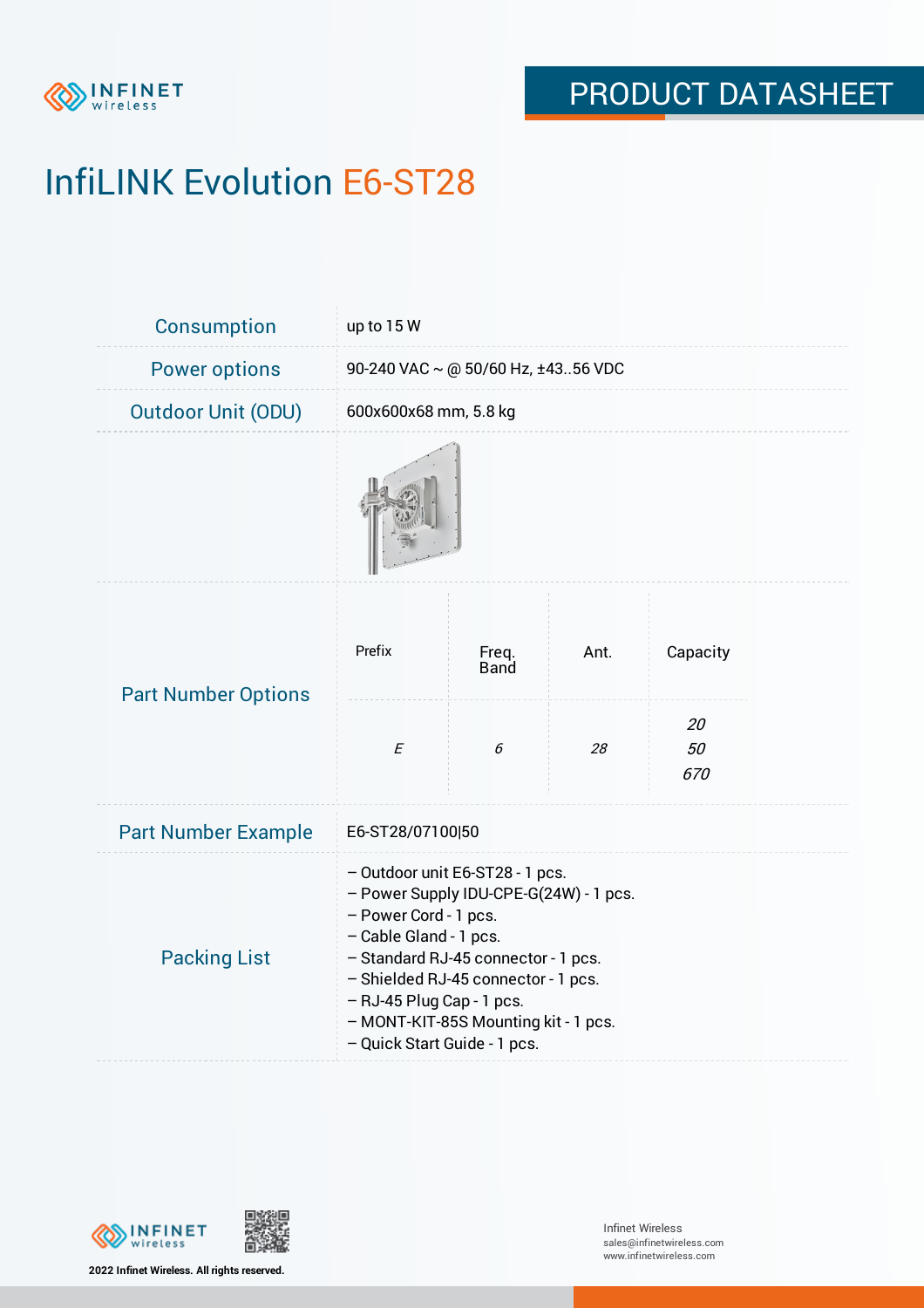

## PRODUCT DATASHEET

## InfiLINK Evolution E6-ST28

### Features

#### **RADIO**

- **Voice/RTP Aware Superpacketing**
- **DFS**
- **Automatic Bitrate Control** Þ
- Þ **Automatic Transmit Power Control**
- Þ **Spectrum Analyzer mode**
- ٠ **Channel testing tools**

#### **NETWORKING**

- **Ethernet-over-IP and IP-over-IP tunneling**
- **ARP protocol support**
- **MAC/IP filtering**
- **Full-fledged 2nd layer switch**
- **RIPv2 / OSPFv2 /static routing** Þ
- Þ **L2/L3 Firewall**
- Þ **NAT (multipool, H.323-aware)**
- **DHCP client/server/relay**

### **MANAGEMENT FEATURES**

- **Various Management Protocols: HTTP, HTTPS, SSH, Telnet, SNMP v1/2c/3 (MIB-II and proprietary MIBs)**
- **Graphical User Interface**
- **LED Indication: power status, wireless and wired link status, signal level**
- **Antenna alignment tool**
- ٠ **Automatic software update**
- **Online monitoring with proprietary EMS InfiMONITOR.**

### **QUALITY-OF-SERVICE**

- **17 priority queues**
- **IEEE 802.1p support**
- **IP TOS / DiffServ support**
- ٠ **Full voice support**
- **Traffic limiting (absolute, relative, mixed)**
- **Traffic redirection**

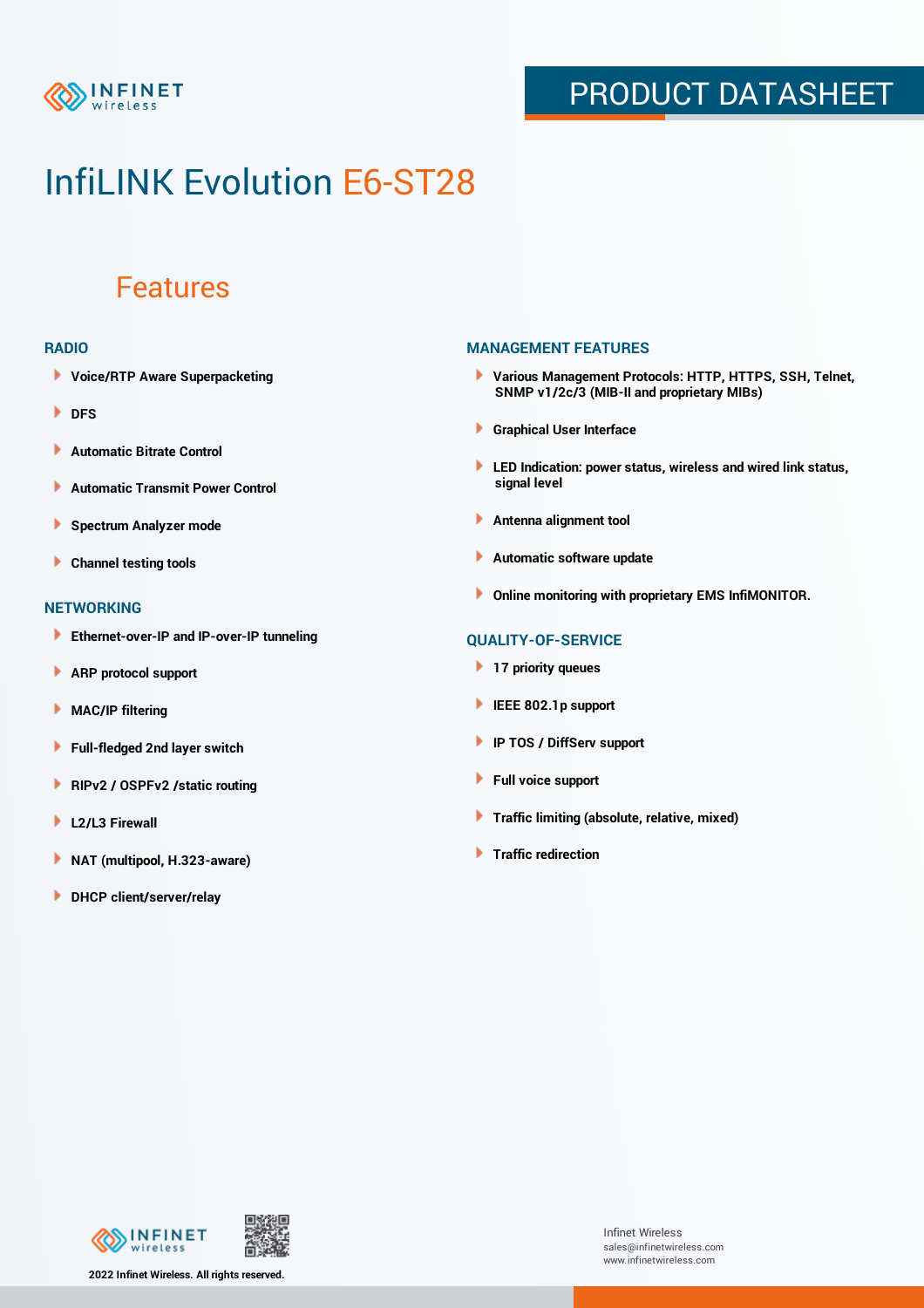

## PRODUCT DATASHEET

## InfiLINK Evolution E6-ST28

### Features

### **ENVIRONMENTAL**

- **Outdoor Units:**
	- operating temperature range -40..+60 °C, (can be extended to -55..+60 °С, models with "t" index in PN), 100% humidity, condensing
	- IP66/IP67 compliant water and dust protection
	- wind load: 200 kph, survival
- **Indoor Unit:** — 0..+40 °C, 95% humidity, non-condensing
- **SECURITY FEATURES**
- Þ **Storm/flood protection**
- ۱ **Password protection**
- × **Secure command-line access via SSH protocol**

### **MAC**

- **ARP support**
- **Proactive channel testing**
- **Pseudo-radio interface:**
	- unique Infinet Wireless feature to join Infinet networks via 3rd party equipment
- **Automatic over-the-air firmware upgrade**

### **STANDARD COMPLIANCE**

- **Radio**
	- ETSI EN 301 893 v.2.1.1
	- $-$  FTSI FN 302 502 v.2.1.3
	- FCC Part 15.407
- **EMC**
	- ETSI EN 301 489-1 v.2.2.3
	- ETSI EN 301 489-17 v.3.2.4
	- FCC Part 15 Class B
- **Safety**
	- EN 62368-1:2014+A11:2017
	- EN60950-22:2017
	- EN62311:2008
- **RoHS (pending)**
	- EN IEC 63000:2018